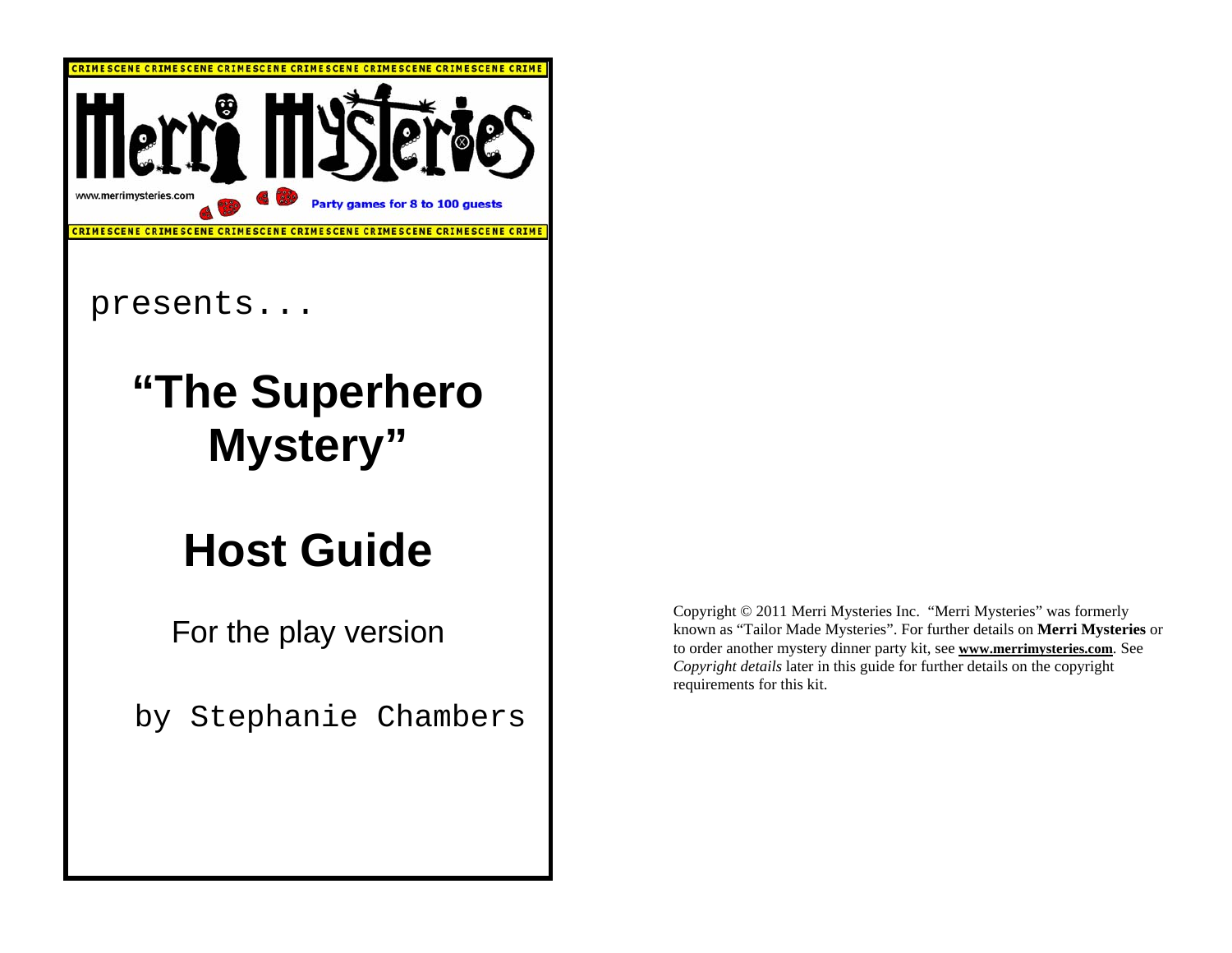# **Host's guide**

It is easy to prepare and run a mystery party. We recommend that as host you should also take a role and participate along with everyone else. With our mysteries, not even the criminal knows who did it. But with a little intelligence and a careful ear for important clues, it is possible to solve the mystery.

# *Preparing for the party*

- 1 Decide when you will be having the party, where and who will play each role. You should read the description of each character and try to select a role for each guest. Or you may like to give your guests a choice of the roles not yet taken and let them decide for themselves.
- 2 We recommend that you tell your guests to: "Please dress up as your character. Over dressing and going to extremes is highly recommended." We generally find that the more people put into the event, the more fun it is.
- 3 Decide how you want to do the invitations. You can print out the Word or Adobe Acrobat versions and handwrite the details, or you can type in your party details before you print it out. There are versions with four invitations per page or one invitation per page. You can print them in color or black and white or you may like to print them on colored paper.
- 4 Or you could paste the jpg version into an email and add your party details and send this to each guest.
- 5 The invitations refer your guests to read a web page to find out more details about their character (ie their character's description and their dress suggestions). They should try and read the descriptions of all of the suspects before they come to the party. We sometimes hide clues in these. However, they don't need to read the descriptions of the optional characters.
- 6 You may like to have a copy of the suspect pages available at the party in case some guests didn't get time to read them before the party.

*The Superhero Mystery © copyright Merri Mysteries Inc. 2011*

- 7 Print out the play.
- 8 Cut each page in two using a guillotine/paper trimmer or scissors. Don't read the play beforehand as it will spoil your enjoyment of the party, and you may spoil everyone else's enjoyment by letting on that you know everything!
- 9 Staple the pages together into a booklet for each act.
- 10 If it says the line may be said by "Anyone", it can be said by one of the optional authorities and witnesses. If there are few people playing optional roles, then the suspects should take a turn saying one of these lines, however, they shouldn't say it if it is a question for their character or about their character. You may like to work out beforehand who will say each of these "Anyone" clues and write their character's name next to each one. Try and make sure everyone has a similar number of lines to say.
- 11 The "Who Did It" pages are at the end with a warning beforehand not to read the next section. Fold these unread, put them in an envelope and open it at the end of your party to find out who did it.
- 12 Print a name tag for each guest. You can print them in color or black and white or you may like to print them on thicker or colored paper. Cut these up and have some small safety pins handy.
- 13 Decorate the room just before the party (see *Décor suggestions*).
- 14 Prepare or arrange for food for the event (see *Menu suggestions*).
- 15 Decide whether you are going to have prizes for the party (see *Preparing prizes*). This is optional, but recommended.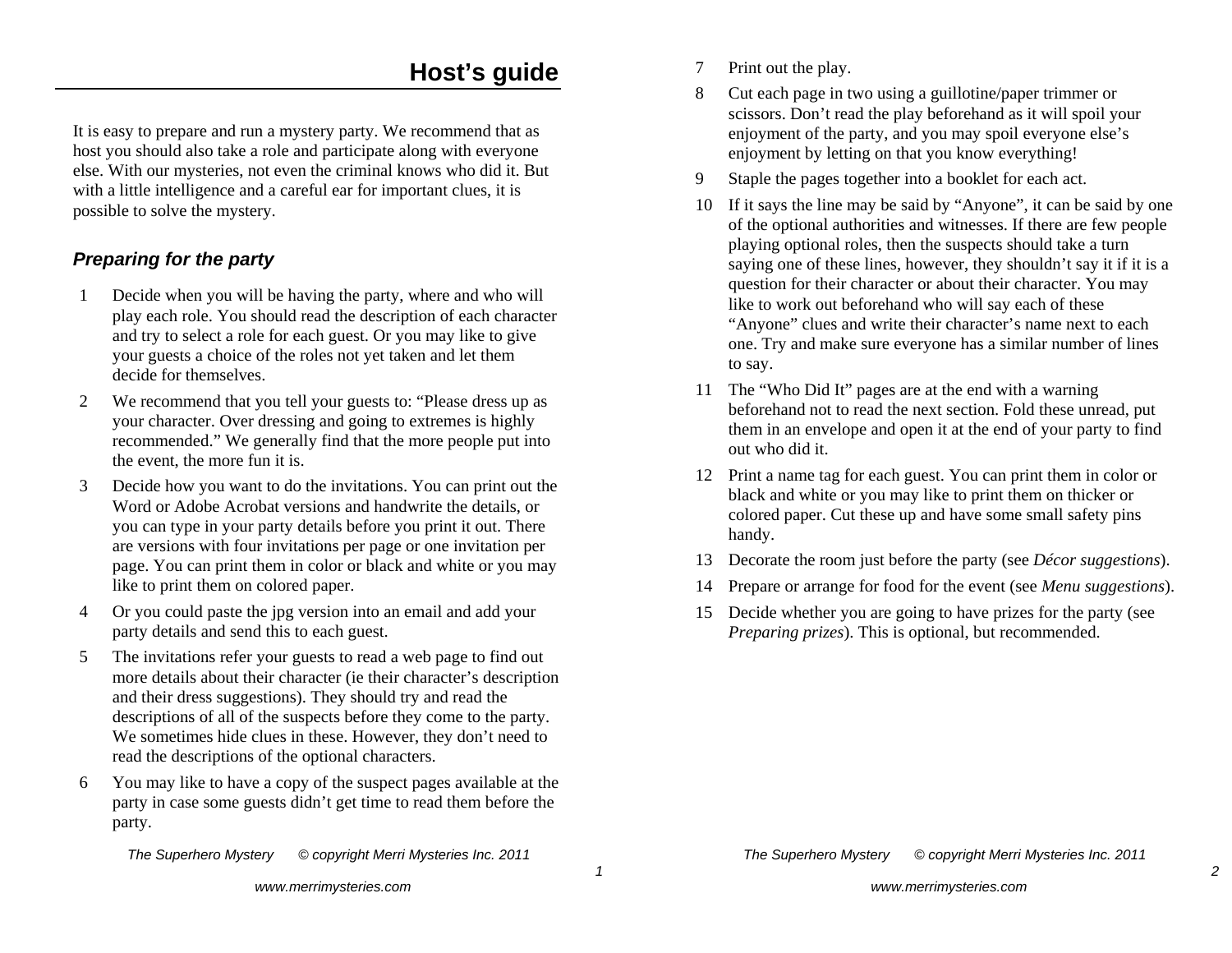#### *Décor suggestions*

These are suggestions you might like to follow to make your place look like a superhero gathering:

- have a big net or some small nets scattered around
- stick pictures around of some other famous superheros
- $\bullet$  play the theme song music from some famous superhero TV shows and movies.

If you are hosting a Halloween party, you may also like to add traditional Halloween decorations such as skeletons and carved pumpkins and dim lighting.

### *Menu suggestions*

Eat food you would find in America. Search for recipes on the Internet (eg search for "American recipes" or specific recipes on **www.google.com**).

# *Preparing prizes (optional)*

This is optional, but you may like to have some prizes available to give to the people:

- who guess who did it
- with the best costume.

You can reduce the number of people you have to give a prize to by asking for details as to who, how and why the person did it.

If you do have prizes, you should let people know they exist just after you read out *"The Rules"*.

**Tip:** Don't assume that only one person will guess who did it. It is best to have a prize you can divide up (eg a box of chocolates or a bag or box of Turkish Delights). If no one guesses correctly, divide the prize up amongst everyone.

If you have a color printer and some T-shirt transfers, you may like to download and print out some of our special T-shirt logos (ie "I Guessed Who Did It" and "I Had The Best Costume"). See **http://www.merrimysteries.com/tmm/prizes.htm** for details. These are free to download.

# *Running the party*

We suggest that you run the party as follows:

- 1 Give each guest their name tag and a small safety pin to attach it with.
- 2 When everyone has arrived, read *The Rules* to everyone.
- 3 Have everyone introduce themselves to the group by saying their character's name and a few words about themselves from their description.
- 4 Check that everyone has read the *"The Suspects"* pages. If they haven't, give them a few minutes to read them quickly. There may be important clues in *"The Suspects"* pages.
- 5 Serve the First Course of your meal or have dips available. Generally we don't recommend you continue with the play while people are eating unless you are pressed for time.
- 6 Start Act One of the play. Pass the play booklet around to each person mentioned. If it says "Anyone" can say the line, give it to someone playing one of the optional roles or if you don't have any people playing these roles, give it to someone who hasn't had much to say as long as it isn't about them. You may like to work out beforehand who will say each of the "Anyone" clues and write their character's name next to each one. Make sure everyone reads out all their lines and that everyone participates.
- 7 Serve the Second Course of your meal (if applicable).
- 8 Do Act Two. Serve Dessert (if applicable).
- 9 Do Act Three.
- 10 Serve hot drinks and after dinner mints (if applicable).

*The Superhero Mystery © copyright Merri Mysteries Inc. 2011*

*The Superhero Mystery © copyright Merri Mysteries Inc. 2011*